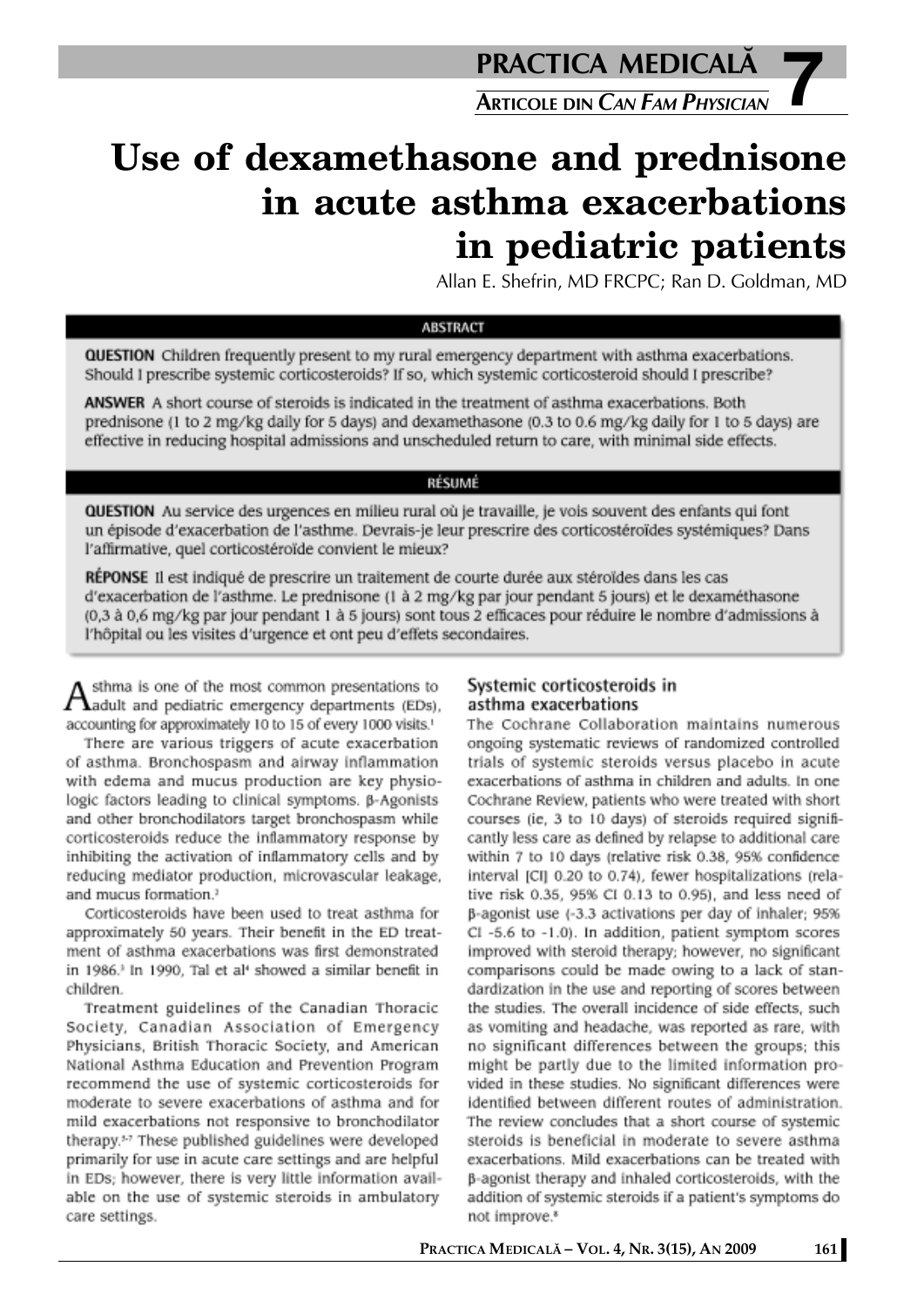In another Cochrane Review, children and adults who were given corticosteroids within 1 hour of presentation were significantly less likely to be admitted to hospital (odds ratio 0.50, 95% CI 0.31 to 0.81; number needed to treat=8,  $95\%$  CI 5 to 21) than those not given steroids. Maximal benefit was observed within 4 to 6 hours of administration of corticosteroids. A benefit in peak expiratory flow rate with a standard mean difference at the end of therapy of 0.54 (95% CI 0.01 to 1.1) was suggested in the treated group.<sup>9</sup>

## Systemic steroids for treating asthma

Oral prednisone and dexamethasone are the currently recommended systemic steroids for moderate to severe asthma exacerbations. Formulations such as hydrocortisone and methylprednisolone can be given parenterally. Studies have found these routes to be equally effective, with the oral route being less painful and invasive.<sup>[0,11</sup>] Prednisone is given for 5 days at a dose of 1 to 2 mg/kg daily (maximum 50 mg/d). Dexamethasone can be given for 1 to 5 days at a dose ranging from 0.3 to 0.6 mg/kg daily. Dexamethasone is a long-acting glucocorticoid with a half-life of 36 to 72 hours, and is 6 times more potent than prednisone. Prednisone is shorter acting, with a half-life of 18 to 36 hours.<sup>12</sup>

Recognizing the debate in choice and dose of corticosteroids, the Cochrane Database generated a protocol to investigate this issue in hospitalized patients with asthma, but a review has not yet been published.<sup>13</sup>

### Prednisone vs dexamethasone

Few trials compare oral dexamethasone head-to-head with oral prednisone. In 2001, Qureshi et al<sup>14</sup> compared 2 days of dexamethasone (0.6 mg/kg daily; maximum 16 mg/d) to 5 days of prednisone (1 mg/kg daily; maximum 60 mg/d). Dexamethasone had a similar efficacy as measured by relapse rates  $(7.4\%$  vs  $6.9\%$ ,  $P=.84$ ), hospitalization rates (11% vs 12%), and the persistence of symptoms at 10 days (22% vs 21%). The patients treated with dexamethasone had increased compliance (99.6% vs  $96\%$ ,  $P = .004$ ) and fewer side effects, such as vomiting  $(0.3\%$  vs  $3\%$ ,  $P = .008$ ). Part of the increased compliance in the dexamethasone group was believed to be owing to patients being discharged from EDs with the medication, whereas prednisone required a prescription to be filled at a pharmacy. Although dispensing medication is feasible in some EDs, it is often not an option in the ambulatory practice setting. Furthermore, dexamethasone is given at a smaller volume and can be mixed with better-tasting syrups to allow for better palatability and therefore compliance.

When dexamethasone (0.6 mg/kg daily) was compared with a higher dose of prednisone (2 mg/kg daily), no statistically significant differences were found in relapse rates (16% vs 8%,  $P = .27$ ) or in the incidence of vomiting in pediatric patients with asthma exacerbations

 $(10\% \text{ vs } 18\%, P=.24).$ <sup>15</sup> However, this study was limited owing to a small sample size and a change in hospital protocol in midstudy.

Because dexamethasone has a long half-life, Altamimi et al<sup>16</sup> attempted to determine if a single dose of dexamethasone (0.6 mg/kg) was equal to 5 days of prednisolone (2 mg/kg daily). The single dose of dexamethasone demonstrated no difference in any of the following: hospital admission rates (13.4% dexamethasone vs 14.9% prednisolone), additional B-agonist therapy, return to baseline of patient self-assessment scores (5.21 days vs 5.22 days, respectively, mean difference  $-0.01$ ; 95% CI $-0.70$  to 0.68), and mean pulmonary index scores (0.4 vs 0.3, mean difference 0.1; 95% CI -0.25 to 0.45) in children 2 to 16 years of age with mild to moderate asthma.<sup>16</sup>

In summary, these studies showed that slight differences exist in vomiting and compliance favouring dexamethasone: however, more studies are needed to further investigate these effects. To date, studies support using either prednisone or dexamethasone.

#### Safety

One of the greatest challenges in using systemic corticosteroids is physicians', parents', and patients' concern regarding potential side effects." Short bursts of prednisone at a dose of 1 to 2 mg/kg daily for 5 days showed no effect on bone density, height, and adrenal function at 30 days, but transient decreases were noted in bone deposition and adrenal function.<sup>17</sup> Cochrane Reviews fail to identify significant increases in side effects such as nausea, tremor, and headache when compared with placebo, while other potential side effects such as hypertension, hyperglycemia, and behavioural disturbances have not been sufficiently reported.

### Conclusion

Short courses of systemic corticosteroids are indicated in the treatment of moderate and severe asthma exacerbations as well as mild exacerbations unresponsive to increased doses of ß-agonist therapy and inhaled corticosteroids. Prednisone (1 to 2 mg/kg daily for 5 days) and dexamethasone (0.3 to 0.6 mg/kg daily for 1 to 5 days) are appropriate choices, with some evidence suggesting that dexamethasone might be better tolerated and requires shorter duration of therapy. Side effects of short corticosteroid treatments appear minimal and clinically insignificant. More studies are needed to ascertain the optimal dose, duration, and choice of systemic steroids, especially in the ambula-¥ tory care setting.

#### **Competing interests** None declared

Correspondence<br>Dr Ran D. Goldman, BC Children's Hospital, Department of Pediatrics, Room K4-226,<br>Ambulatory Care Building, 4480 Oak St, Vancouver, BC V6H 3V4;<br>telephone 604 875-2345, extension 6217; fax 604 875-2414; e-mai